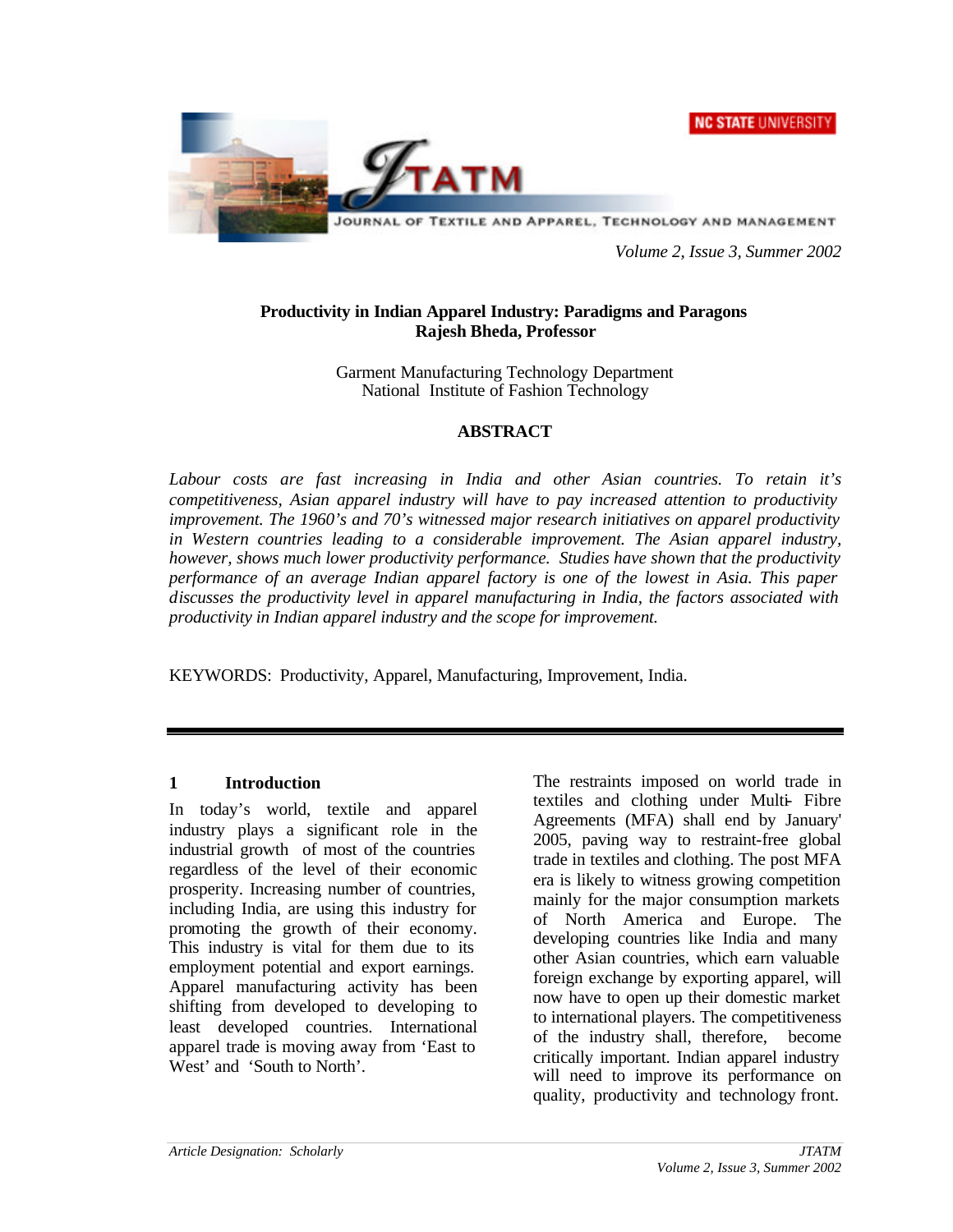Indian apparel industry must be in a position to fully exploit its comparative advantages in terms of fabric availability, low wages and product development abilities. In this regard, the major stumbling block seemed to be low productivity performance of Asian, specially Indian apparel manufacturers. This necessitated an examination of the potential for productivity improvement in the Indian apparel industry .

The main objective of the study 'Productivity in Indian Apparel Industry: Paradigms and Paragons', was to:

- 1. examine productivity level achieved by Indian apparel manufacturers.
- 2. highlight the cases of excellence in productivity amongst the sample
- 3. Measure the productivity improvement potential for average Indian apparel manufacturer
- 4. Establish the factors associated with  $\Delta$ productivity
- 5. Suggest strategy for productivity improvement.

The scope of the study was limited to Indian apparel manufacturing industry involved in producing woven tops (shirts/blouse). To ensure certain minimum economies of scale, the sample was restricted to manufacturers having installed capacity of more than 35 sewing machines. Scope of the apparel manufacturers for domestic market was further restricted to national and regional brands only. This paper aims to discuss findings of the study limited to only first four objectives of the study.

### **2 Literature Review on Apparel Productivity**

As per British Institute of Management Foundationi (1976), the term 'productivity' denotes the productiveness of the factors of production, i.e. labour and capital, in the creation of wealth. As regards selection of the right productivity indicators, physical measures like ratio of output to labour inputs is suggested for single or similar product industry. In an industry with multiple products of close similarity, output is converted in equivalent physical standard. The ILO action manualii (1998) suggests use of 'partial productivity measures' like labour and machine productivity for plant level measurement of productivity in apparel industry.

Productivity performance of the apparel industry across the globe varies drastically. The report by Kurt Salmon Associatesiii(1999) provides productivity rating for apparel manufacturing industry in 55 countries. The report claims that the countries with highest productivity rating like Germany, USA, France and UK are 250% more productive than the least productive country covered in the study. The subject of apparel manufacturing productivity received major attention in the Western World during 1960's and 1970's. This was mainly due to the need to bring down the manufacturing costs to meet the international competition. Report by National Economic Development Office**iv** (1969),aimed at benchmarking the performance of British apparel industry vis a vis the European and American manufacturers, brought out useful insights on the productivity performances achieved then. Table 1 indicates the average productivity performance of the international and British sample for Jacket, trouser and shirt manufacture. As can be seen in the table 1, productivity of British manufacturers measured in terms of time taken per garment was substantially low, compared with the international sample. As regards shirts, British firms took on an average 34 minutes to produce men's shirt as compared to 18 minutes reported by the international sample.

As regards apparel productivity in the US, the American Apparel Manufacturers Association**v** (1976) report illustrates productivity improvement potential estimated by consultant members of the association in six standard garments, between the years 1960 and 1975. These garments were assumed to have been

 $\cdot$ T

T.

T

M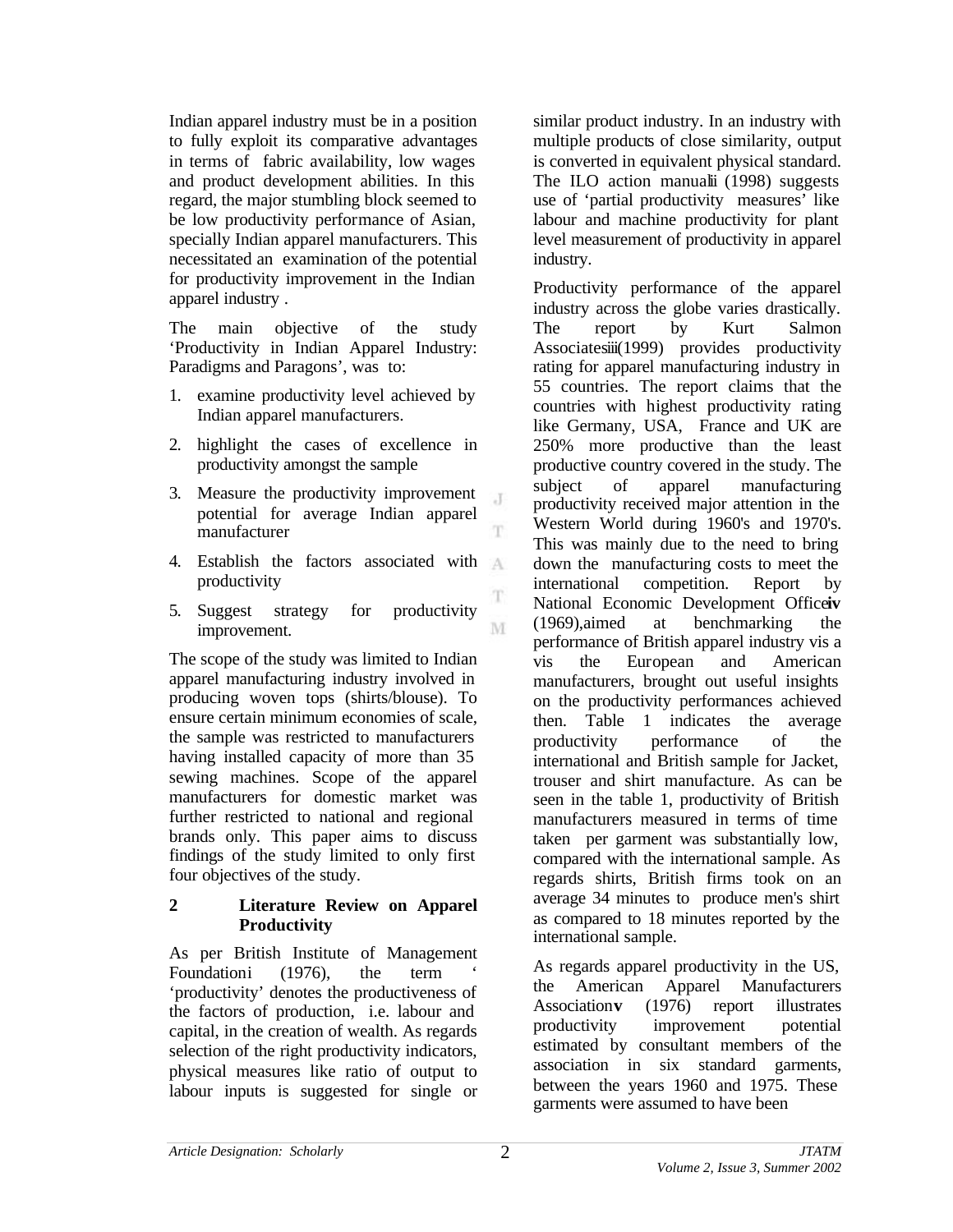| Sr.<br>No.     | <b>Description</b>                                                                           | Time taken per garment<br>(minutes) |                 |              |  |
|----------------|----------------------------------------------------------------------------------------------|-------------------------------------|-----------------|--------------|--|
|                |                                                                                              | <b>Jackets</b>                      | <b>Trousers</b> | <b>Shirt</b> |  |
|                | Average performance of firm in British                                                       | 260                                 | 66              | 34           |  |
| $\overline{2}$ | Average performance of firms in the<br>international sample                                  | 176                                 | 36              | 18           |  |
| 3              | achievable<br>Estimated<br>average<br>performance in the British Industry                    | 180                                 | 40              | 23           |  |
| $\overline{4}$ | productivity<br>Estimated<br>potential<br>Improvement in the British industry on<br>average* | 45%                                 | 65%             | 48%          |  |

| Table 1: The average scope for improvement in labour productivity in sewing and |
|---------------------------------------------------------------------------------|
| finishing among British jacket, trouser and shirt manufacturers                 |

\*Defined as the potential increase in output from a given number of Man- hours Source: Attainable Production Targets, NEDO

produced with the most modern equipment and construction techniques available in 1960 and 1975. As regards dress shirts, J direct labour productivity estimates of 3.76 and 5.50 pieces per hour were quoted for m 1960 and 1975 respectively. Capelin vi reports that the methods engineering and mechanical development in 1950's made a 'n significant contribution to bring down the standard minute value of dress shirts to 12 M minutes. This performance still remains a productivity benchmark after almost four decades.

 As regards research on apparel productivity in Asian countries,. Khannavii (1993) established productivity gaps between garment industry in India and the neighbouring countries. . As regards Gents Shirts, machine productivity was 9.12 pieces/shift for Indian industry compared to 20.87 pieces reported by Hong Kong manufacturers. The NIFT study**viii**(1997) carried out by the author, while investigating apparel productivity in Asian region, covering India, Hong Kong, Indonesia, Malaysia, Sri Lanka, South China and Bangladesh, arrived at an average productivity of 9.99 shirts per sewing machine per shift in case of Indian apparel manufacturers and 17.47 shirts in case of other Asian countries. This productivity performance of Indian apparel industry is drastically lower than, productivity performance reported by the Western

industry in the studies discussed earlier. These studies also identified the factors associated with apparel manufacturing productivity, which are summarised as below::

| <b>Factor's affecting</b><br>productivity           | <b>Studies</b>   |
|-----------------------------------------------------|------------------|
| Level of technology                                 | AAMA             |
| Product style, price point and<br>production volume | <b>NEDO</b>      |
| Training of work force and<br>management            | NEDO, NIFT       |
| Motivation level of work<br>force & management      | AAMA             |
| Awareness of optimal<br>productivity level          | AAMA             |
| High rate of non-first quality<br>production.       | NIFT.            |
| Labour turnover and<br>absenteeism                  | NIFT.            |
| Production scale                                    | <b>NIFT</b>      |
| Lead time                                           | <b>NIFT</b>      |
| <b>Industrial Engineering</b>                       | NIFT, AAMA, NEDO |
| Labour relations                                    | <b>NIFT</b>      |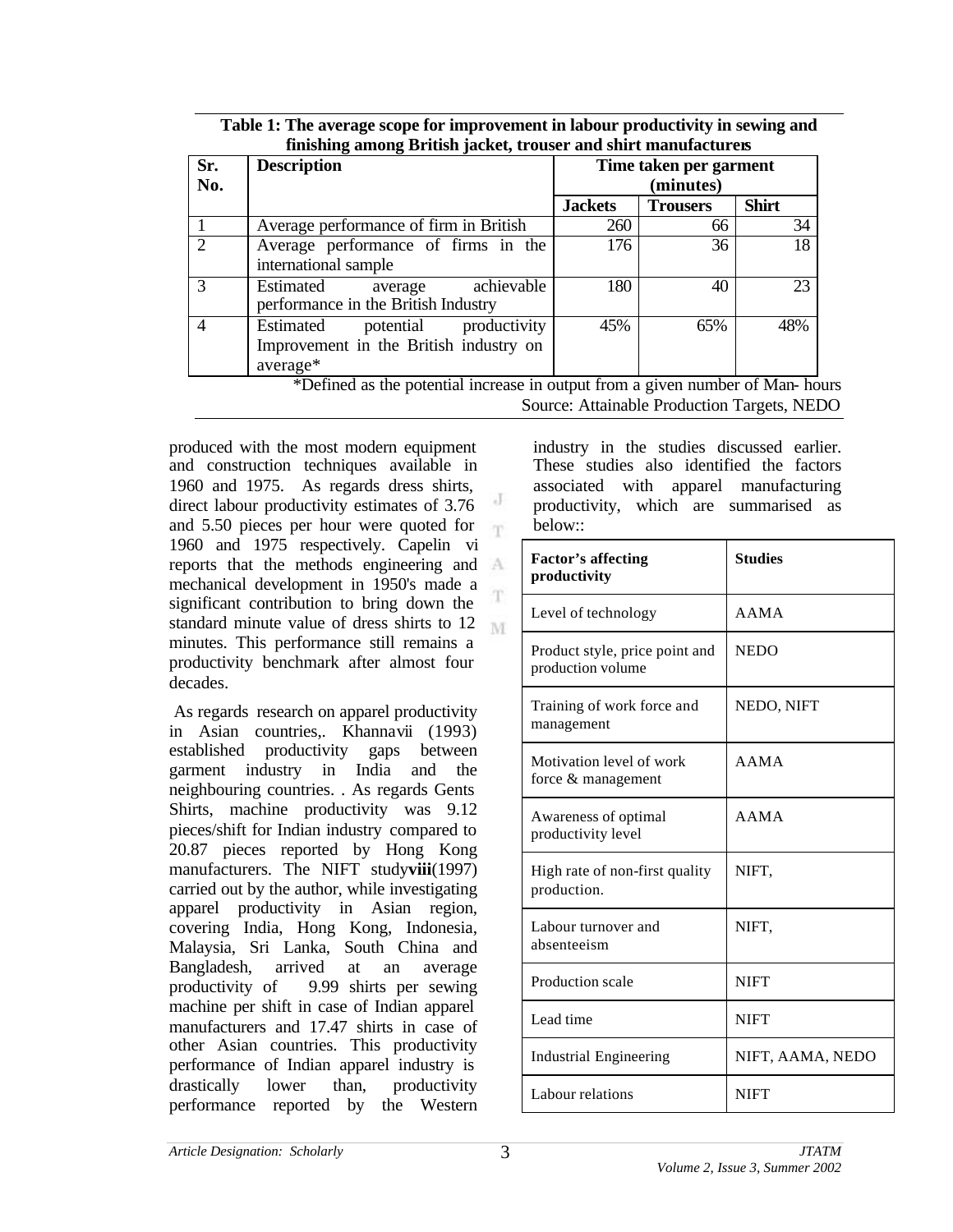#### **3 Research Methodology**

#### **Development of Research Instrument**

 It was decided to use interview schedule for the purpose of data collection. This was done due to the extremely poor response to the questionnaire method as reported by the earlier studies on Indian apparel industry. The interview schedule was designed at gaining data on the current productivity performance of the factory, their perception of improvement potential and suggestions for improvement. The schedule also attempted to get data on the scale of operations, product-market orientation, human resource management practices, data on production and quality system and the technology level deployment. An attempt was made to cover all the variables that had shown association with productivity in the  $\mathcal{X}$ studies featuring in the review of literature. The interview schedule was also discussed with subject experts, before testing the same A and incorporating the modifications,

The experience of previous research studies with interview schedule involving collection M of extensive data on staff/ labour strength and practices; plant and machinery; production; quality control and productivity; has been that only progressive manufacturers respond and share such data. Therefore, it was decided to go in for 'judgement-- cum-- quota' sampling. As the study aimed to investigate the factors affecting apparel productivity in Indian factories, the quota for the sample was decided on the basis of the share of the regions in country's apparel exports. The sample was drawn from the shirt and blouse manufacturers among the 3000 active garment exporters and 36 manufacturers of national and regional brands of shirts in the domestic market. Primary data was collected from major apparel manufacturing centres of India, namely Delhi, Mumbai, Bangalore and Chennai, through personal interviews using structured schedule.

#### **Field work/ Data collection**

Eighty-eight manufacturers identified from the selected sample frame, were sent the communication inviting their participation in the study. Seventy-five companies responded with positive answers. The schedules received were then edited for completeness and accuracy of data. Sixty two interview schedules were finally selected for analysis. This accounted for 86% of the target sample size of 72 factories.

The interview schedules received and edited were suitably coded to facilitate data entry. A random check of accuracy of data entry was done. After completion of data entry and random check of all interview schedules, the master data file was ready for basic statistical analysis.

### **Data Analysis Techniques Used**

The preliminary analysis involved the measures of central tendency, frequency distribution and cross tabulations. Correlation analysis was used to establish association between parametric independent variables and dependent variables. In case of non-parametric independent variables, ANOVA was used. Appropriate tests like 't' test and 'test of similarity of proportion' were used to evaluate the significance of the results. Statistical software 'Statistica' was used for the purpose of analysis.

## **4 Results**

Out of the total sample size of 62 factories, as many as 57 factories provided actual productivity data. Rest five respondents, however, did provide most of the data excluding actual productivity figures. As the estimated machine productivity figures were available for these five factories, it was decided to predict productivity data, based on estimated productivity, using regression analysis. Estimated machine productivity showed a significant positive correlation with machine, operator and labour productivity with coefficients of 0.58, 0.58 and 0.41 respectively. Hence, after the estimation through regression, the

T

Ŧ.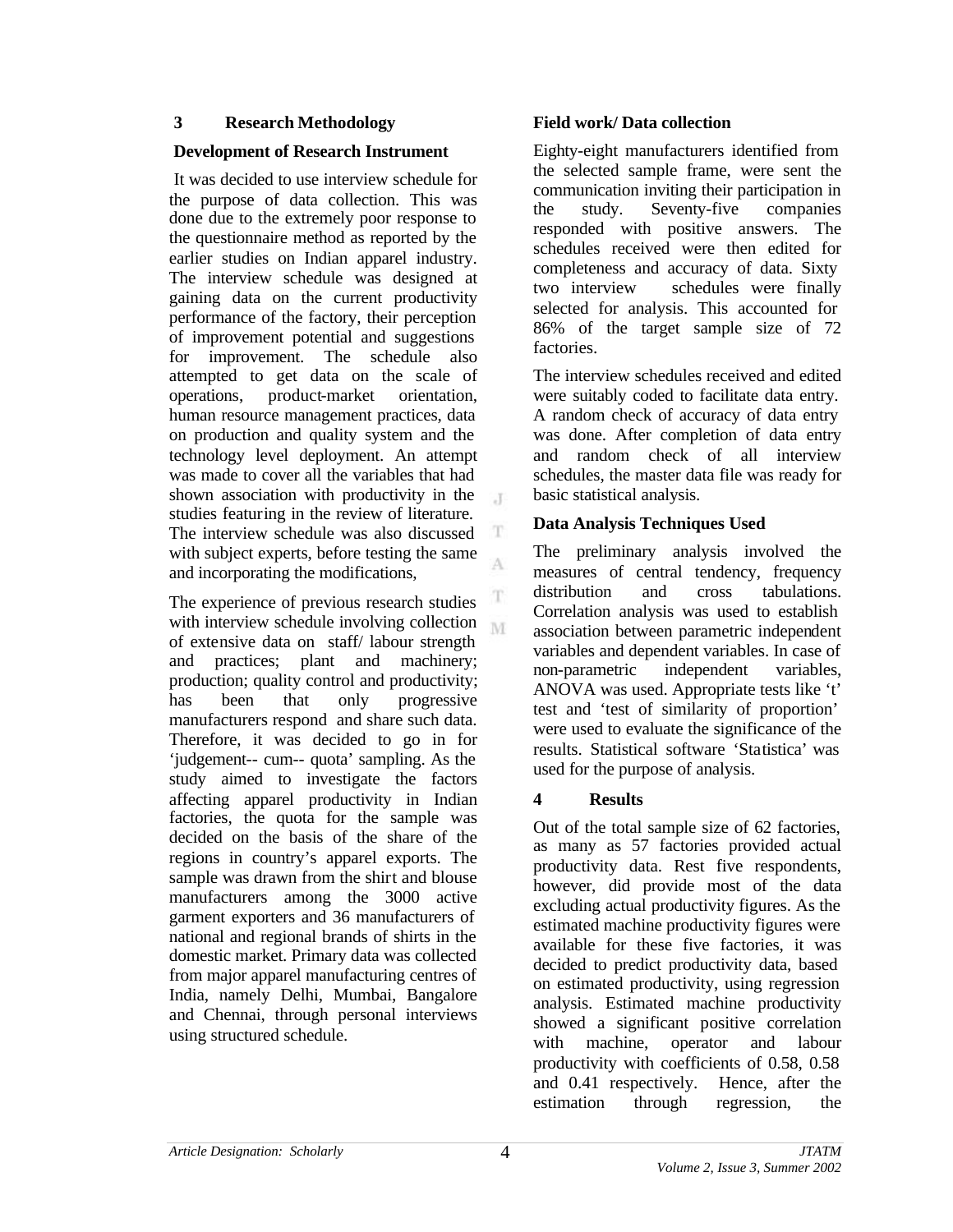productivity data could be made available for all the 62 cases.

The findings on the performance of apparel factories showed an average productivity of 10.03 shirts per sewing machine, per shift. As evident in Table 2, the machine productivity and operator productivity figures were fractionally different, where as labour productivity mean was 8.03 shirts per shift. As the machine productivity and operator productivity had a perfect positive correlation of 1.0 and their values were quite similar, it was decided to use machine productivity data alternatively for both the measures of productivity.

## **Factors Associated with Productivity**

The analysis for identifying the factors associated with productivity had to rely mainly on correlation in the case of parametric variable and ANOVA in the case of non-parametric variables. In case of nonparametric variables, it was considered essential to examine whether the difference in the mean value of productivity between populations divided based on category

| <b>Table 2.: Descriptive Statistics of Productivity Variables</b> |         |       |                |                |                                     |
|-------------------------------------------------------------------|---------|-------|----------------|----------------|-------------------------------------|
| <b>Measure of</b><br>Productivity                                 | Valid N | Mean  | <b>Minimum</b> | <b>Maximum</b> | <b>Standard</b><br><b>Deviation</b> |
| Machine<br>$\bullet$                                              | 62      | 10.03 | 3.24           | 19.79          | 3.36                                |
| Operator<br>$\bullet$                                             | 62      | 9.99  | 3.24           | 19.79          | 3.47                                |
| Labour<br>$\bullet$                                               | 62      | 7.98  | 2.16           | 13.62          | 2.62                                |
|                                                                   |         |       |                |                |                                     |

**Table 2.: Descriptive Statistics of Productivity Variables**

variable was by chance or there was a significant difference. It was decided to use one way ANOVA to examine the association of each category variable with productivity, the dependent variable.

## **Results of ANOVA**

In the case of following variables, the null hypothesis that 'there is no significant difference in the population mean' was rejected. This means that the alternative hypothesis of 'there was significant difference in the means of populations' was accepted, thus establishing that the variables stated below were associated with productivity:

- 1) Production location
- 2) Organisation type.
- 3) Market orientation.
- 4) Major exports destinations.
- 5) Major product category
- 6) Education level of operators
- 7) Production system
- 8) Payment system
- 9) Presence of industrial engineering cell
- 10) Rewarding creative suggestions
- 11) Training for supervisors/ managers
- 12) Operator training
- 13) Induction training
- 14) Method of setting production standards

Table–3, provides summary results of Analysis of Variance (ANOVA) for all the variables indicated above. The table provides data on sum of square, degree of freedom, mean square, F-ratio, and the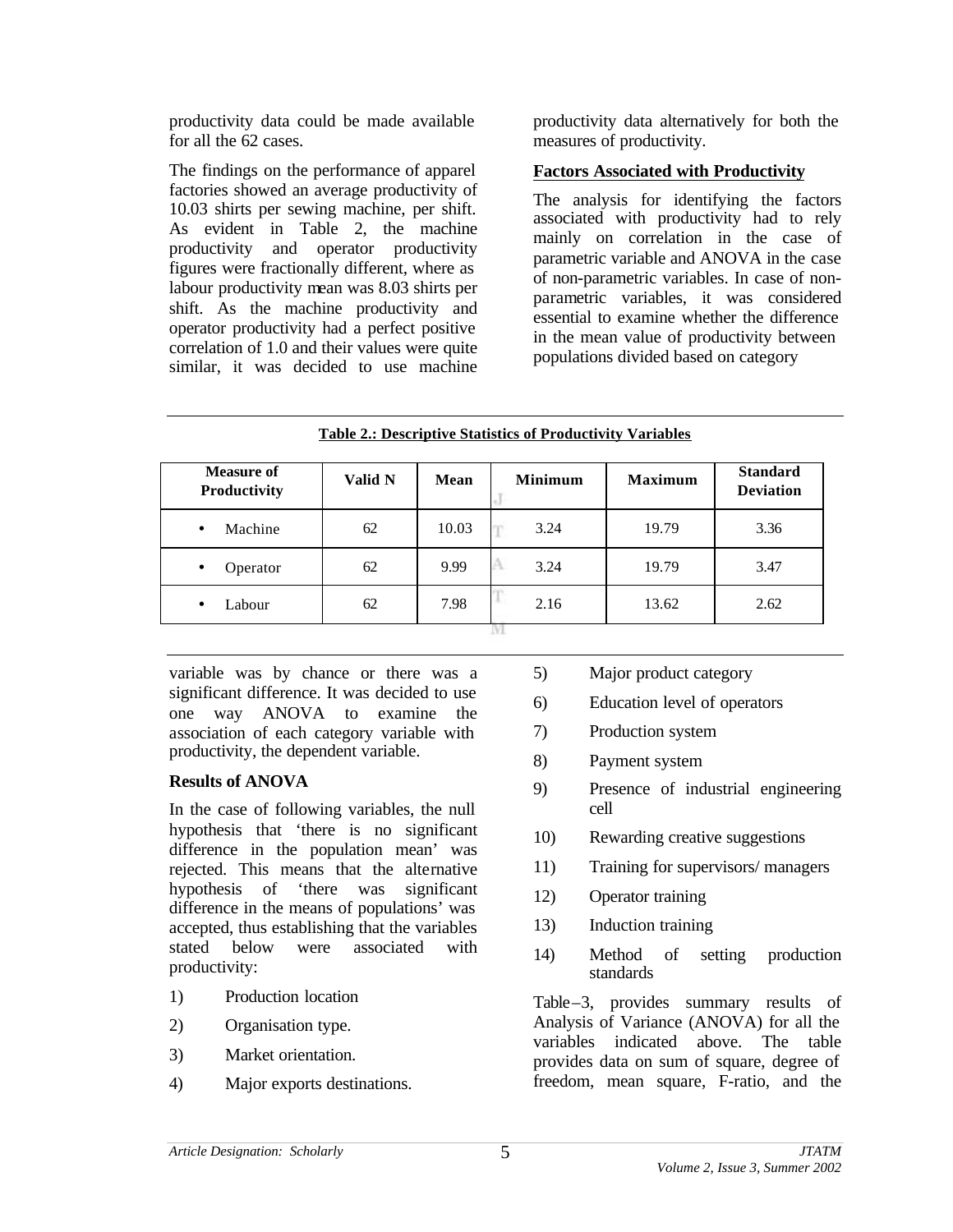tabulated F-value. A brief interpretation of these results is provided below:

- Factories located in Bangalore and Chennai were more productive than those located in Mumbai and Delhi.
- Factories owned by limited companies were more productive than private limited, partnership, and proprietary firms.
- Export manufacturers were more productive than the domestic manufacturers.
- Among the export destinations, manufacturers with USA as major market were more productive compared to those exporting to EU and Non-quota markets.
- J • Factories with shirts as major product category were more productive than blouse and other ladies' garment A manufacturers.
- Workers with higher education were more productive. M
- Progressive bundle system of production showed higher productivity as compared to line-and-sectional system.
- Factories using performance based payment system were more productive.
- Factories using scientific methods of setting production standards were more productive.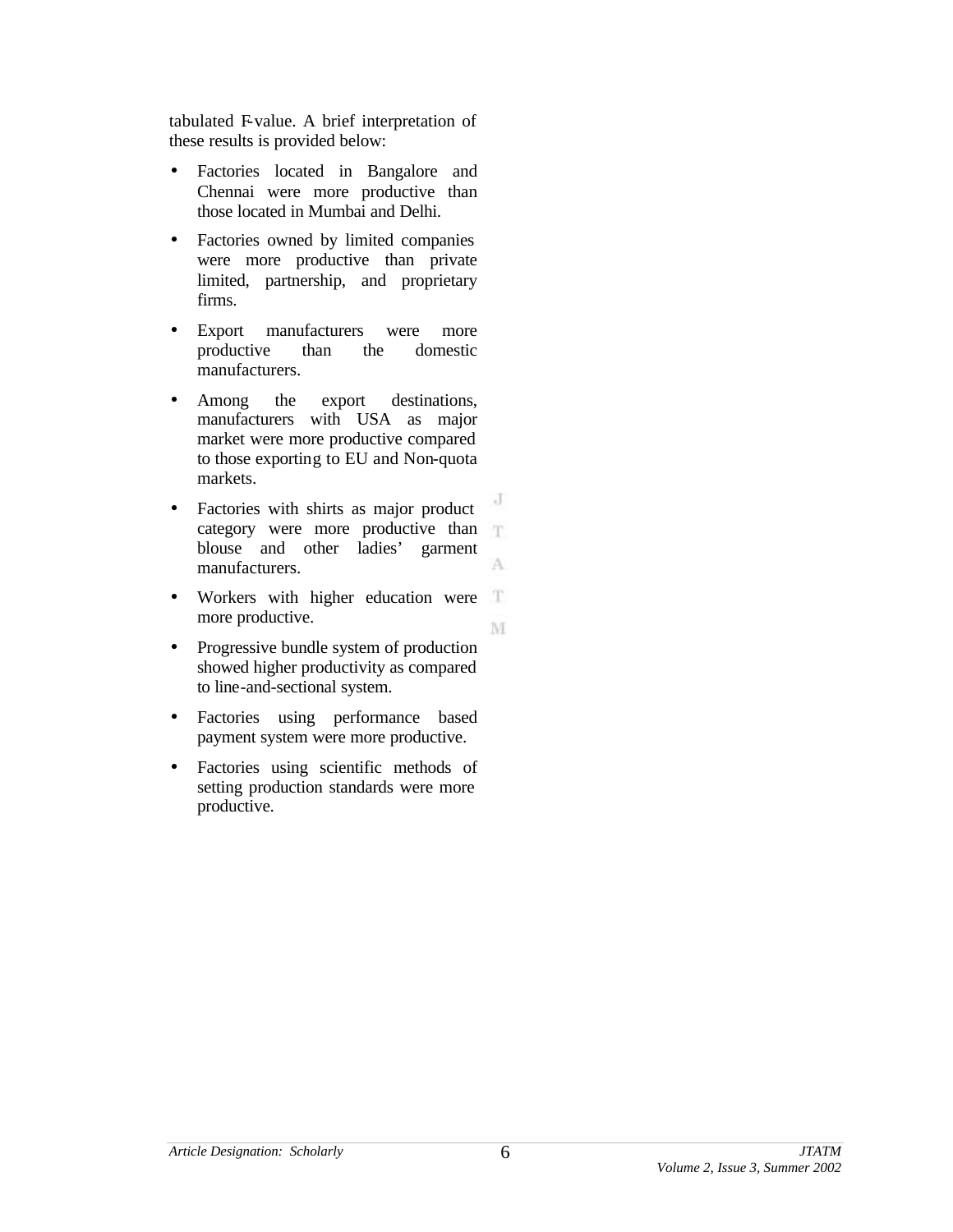| Factor                                           | Sum of<br>square<br>between | Sum of<br>square<br>Within | Degree of<br>freedom<br><b>Between</b> | Degree of<br>freedom<br>Within | Mean<br>square<br><b>Between</b> | Mean<br>square<br>Within | <b>Calculated F</b> | <b>Tabulated F</b> |
|--------------------------------------------------|-----------------------------|----------------------------|----------------------------------------|--------------------------------|----------------------------------|--------------------------|---------------------|--------------------|
| <b>Production Location</b>                       | 39.3                        | 177.3                      | $\overline{4}$                         | 57                             | 9.8                              | 3.1                      | 3.20                | 2.57               |
| Organisation Type                                | 27.1                        | 149.9                      | 3                                      | 56                             | 9.0                              | 2.7                      | 3.33                | 2.79               |
| <b>Market Orientation</b>                        | 11.4                        | 92.8                       | 2                                      | 58                             | 5.7                              | 1.6                      | 3.56                | 3.18               |
| <b>Export Destination</b>                        | 57.1                        | 341.2                      | 2                                      | 47                             | 28.5                             | 7.2                      | 3.96                | 3.21               |
| Product Specialisation                           | 109.4                       | 419.4                      | 3                                      | 45                             | 36.46                            | 9.3                      | 3.92                | 2.84               |
| <b>Education Level</b>                           | 61.8                        | 412.1                      | $\overline{2}$                         | 56                             | 30.9                             | 7.4                      | 4.20                | 3.18               |
| Method of Setting<br><b>Production Standards</b> | 26.4                        | J<br>133.3                 | 3                                      | 52                             | 8.8                              | 2.6                      | 3.38                | 2.8                |
| Payment System                                   | 69.4                        | 363.1                      | 3                                      | 56                             | 23.1                             | 6.5                      | 3.19                | 2.79               |
| <b>Industrial Engineering</b><br>Cell            | 30.6                        | a<br>T<br>359.1            |                                        | 56                             | 30.6                             | 6.4                      | 4.78                | 4.03               |
| <b>Reward Suggestions</b>                        | 14.7                        | M<br>148.3                 |                                        | 54                             | 14.7                             | 2.7                      | 4.66                | 4.04               |
| Training to Supervisors<br>& Managers            | 15.1                        | 128.3                      | 1                                      | 43                             | 15.1                             | 2.9                      | 5.44                | 4.08               |
| <b>Operator Training</b>                         | 25.3                        | 216.7                      | $\mathbf{1}$                           | 50                             | 25.3                             | 4.3                      | 5.88                | 4.06               |
| <b>Induction Training</b>                        | 58.1                        | 451.5                      | $\mathbf{1}$                           | 50                             | 58.1                             | 9.0                      | 6.44                | 4.06               |
| Production System                                | 55.8                        | 172.5                      | 3                                      | 53                             | 18.6                             | 3.3                      | 5.60                | 4.04               |

### Table **- 3 : Factors Associated with Productivity : Summarised Results of ANOVA (p= 0.05)**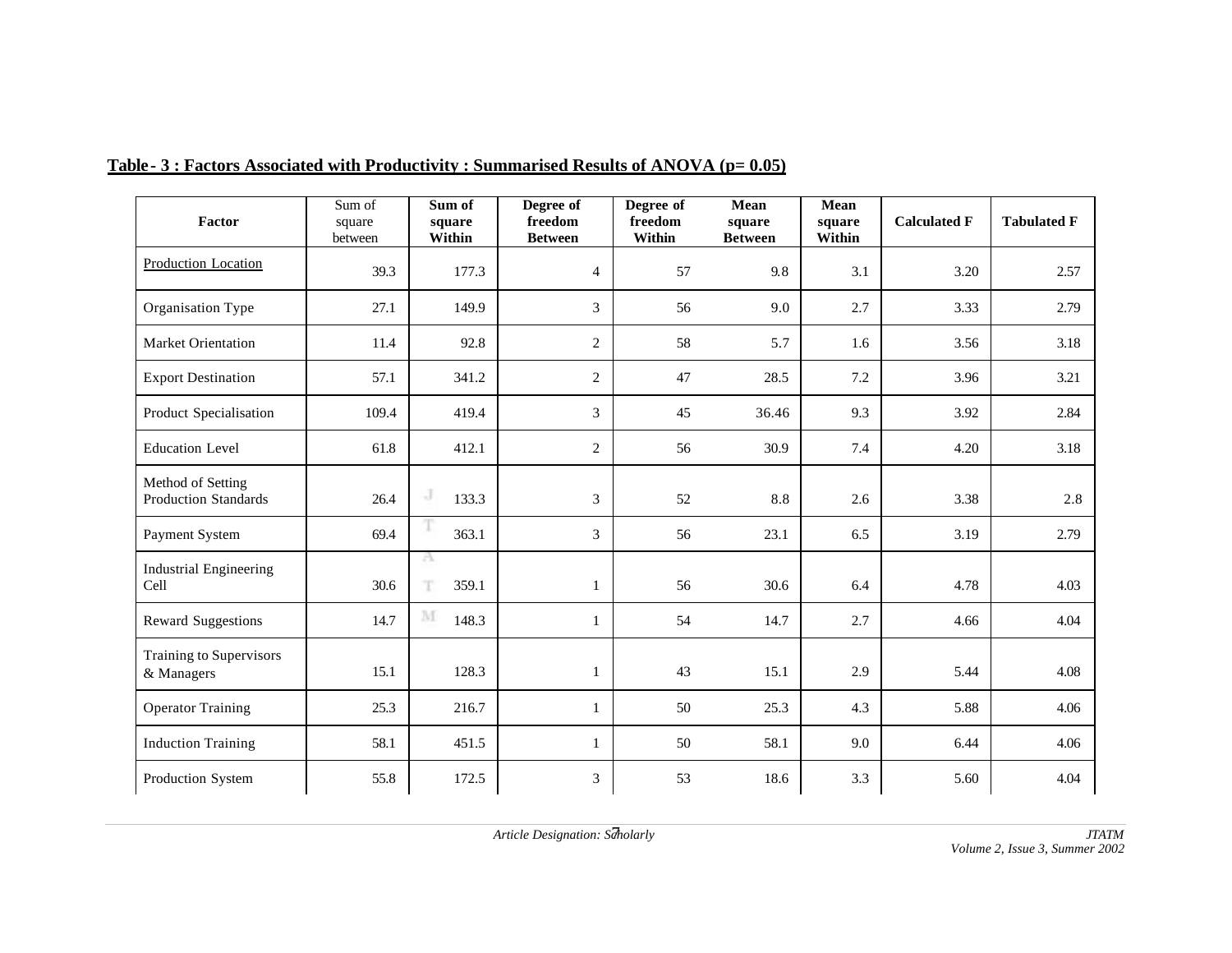### **Variables Associated with Productivity: Results of Correlation Analysis**

The results of correlation analysis were as below:

> **Table 4: Correlation between Independent Variables and Machine/ Operator Productivity** (Limited to variables showing

significant correlation at  $p=0.05$ )

| Independent<br><b>Variables</b>           | <b>Correlation</b><br><b>Coefficient with</b><br><b>Dependent Variable:</b><br><b>Machine Productivity</b><br>(Valid N) |
|-------------------------------------------|-------------------------------------------------------------------------------------------------------------------------|
| Age                                       | $-0.30(59)$                                                                                                             |
| Rejection<br>Level                        | $-0.42(53)$                                                                                                             |
| Work In<br>Process                        | 0.37(37)                                                                                                                |
| No. of<br>Sewing<br>Machines<br>Installed | 0.32(62)                                                                                                                |
| Sewing<br>Technology<br>Index             | 0.30(62)                                                                                                                |

## **5 Discussion**

The study attempted to analyse the current paradigms in relation to productivity in the Indian apparel industry. The data as discussed in the results, suggests that machine/operator productivity is 10.03 shirts per shift. It must also be noted that the productivity level as reported by Bheda based on 1996 data, also had a very close figure of 9.99 shirts per shift for Indian apparel manufacturers. This indicates that the current productivity paradigm is about 10 shirts per shift per machine / operator. As regards the paradigm for improvement potential, the mean value reported by the respondents was 36%.

As regards, Paragons, the top performer factory demonstrated that a performance level of over 95% higher than the average industry performance, was possible to achieve. Hence, the Paragon of productivity reported in the study was 19.79 shirts per machine / operator shift. As regards improvement potential in the next two years, five respondents placed it at 100% while one respondent reported 110% improvement potential in productivity vis-à-vis 36%, the mean of improvement potential. The performance of the top performer (19.79 shirts) and the maximum improvement potential as reported by these six respondents, clearly indicate that an average Indian garment factory has about 100% productivity improvement potential.

When the factors associated with productivity are further analysed, it becomes clear that majority of these factors can be T. controlled by proactive and enlightened A techno-managerial team.

# **14 6 Conclusions**

 $\mathbf{J}$ 

T.

Apparel productivity level achieved in India is substantially lower than the productivity performance of the Western industry. The study has established almost 100% productivity improvement potential for average Indian garment factory. When the factors associated with productivity are reviewed, it becomes clear that most of the factors are of techno-managerial nature and apparel manufacturers can improve the productivity performance substantially by implementing best practices in the area of operator and management training, industrial engineering, production planning and scheduling, industrial relations and productivity linked incentive scheme. Even though the study is based on the data drawn from Indian shirt manufacturers, the findings in terms of productivity improvement potential and factors affecting productivity, could be equally applicable to the industry in other Asian countries with similar industry profile.